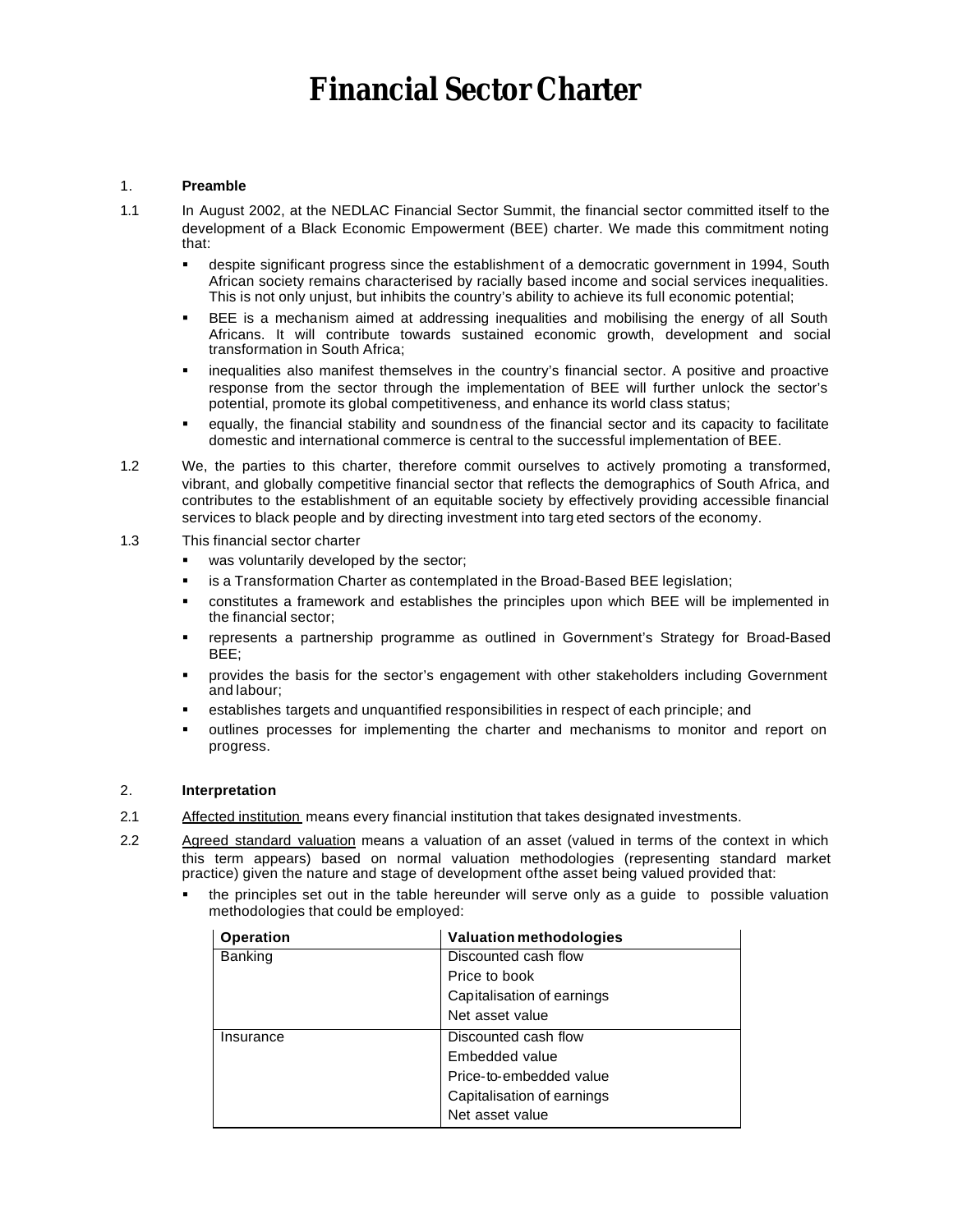| Brokerage firms             | Discounted cash flow                 |
|-----------------------------|--------------------------------------|
|                             | Capitalisation of earnings           |
|                             | Net asset value                      |
| Asset managers & Collective | Discounted cash flow                 |
| <b>Investment Schemes</b>   | Capitalisation of earnings           |
|                             | Percentage of funds under management |
|                             | Net asset value                      |

- ß where the financial institution is listed on the JSE Securities Exchange South Africa the market capitalisation of the financial institution concerned shall serve as an overall benchmark for the individual valuations of the underlying assets and businesses of such financial institution such that, on a sum -of-the-parts basis, these would represent a value no higher than such market capitalisation.
- Cash flows to a beneficiary or shareholder will be valued on an after -tax basis.
- 2.3 BEE, as defined in the Broad-Based Black Economic Empowerment legislation, means the economic empowerment of all black people, including women, workers, youth, people with disabilities and people living in rural areas, through diverse but integrated socio-economic strategies.
- 2.4 BEE accredited means being validated in terms of this charter as a BEE company, or being validated as having achieved a certain standard of BEE contribution in terms of a recognised BEE charter scorecard or accreditation system.
- 2.5 BEE transactions means:
	- ß all transactions for the acquisition, by black people, of direct ownership in an existing or new entity (other than an SME) in the financial or any other sector of the economy; and
	- joint ventures with, debt financing of or other form of credit extension to, and equity investments in BEE companies (other than SMEs).
- 2.6 BEE companies refers to companies as defined in paragraphs 2.7, 2.8, 2.9, and 2.12.
- 2.7 Black companies mean companies that are more than 50% owned and are controlled by black people.
- 2.8 Black empowered companies mean companies that are more than 25% owned by black people and where substantial participation in control is vested in black people.
- 2.9 Black influenced companies mean companies that are between 5% and 25% owned by black people and with participation in control by black people.
- 2.10 Black people means all Africans, Coloureds and Indians who are South African citizens and includes black companies. However, in paragraphs 5 and 11 the term shall include permanent residents of the Republic of South Africa. The word "black" when used in conjunction with other words shall have the same implications.
- 2.11 Black SME means a small or medium enterprise (with a turnover ranging from R500,000 per annum to R20 million per annum) which is a black company or a black empowered company.
- 2.12 Black women-empowered enterprise means companies that are more than 30% owned by black women, and where substantial participation in control is vested in black women.
- 2.13 Broad-based ownership is where an empowerment shareholder represents a broad base of members such as employees (to the extent that the options have actually been exercised), collectives and/or communities, or where the benefits support a target group, for example black women, people living with disabilities and the youth. Shares are held directly or indirectly through non-profit organisations and trusts. At the same time, directors and management of the groups should predominantly comprise black people.
- 2.14 Charter Council means the Charter Council established in terms of paragraph 15.1.
- 2.15 Company means an enterprise registered in terms of the Companies Act, 1973, close corporations, trusts and any other such enterprise formed for business purposes.
- 2.16 Control centres on the authority and power to manage assets, the determination of policies and the direction of business operations. Indicators of control may include:
	- ß participation in control structures of a business unit or of the company (such as shareholder meetings, the Board of directors, board subcommittees, and divisional boards), the exercise of voting rights on the board of directors and committees thereof, and controlling equity;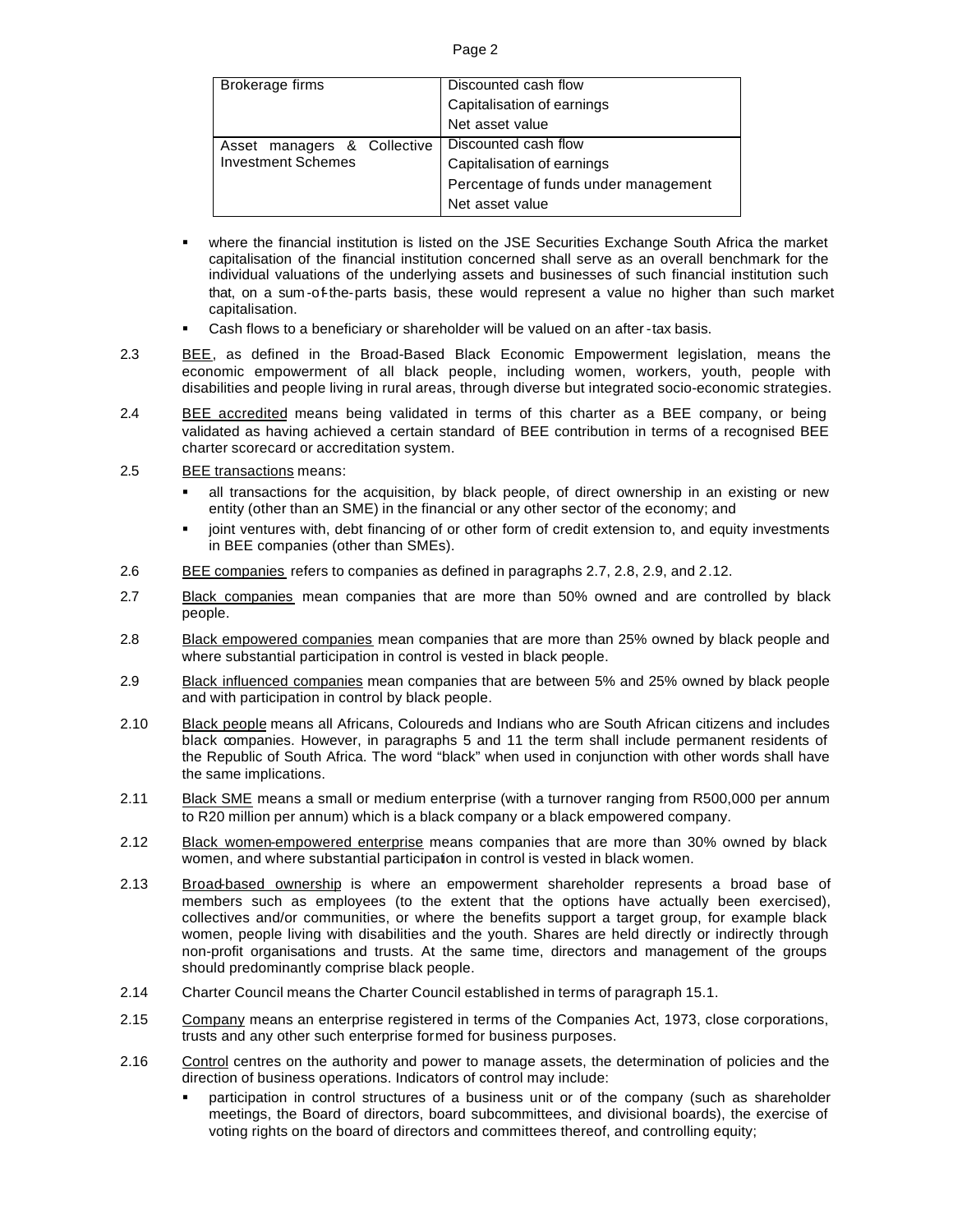- participation in executive management.
- 2.17 Discrimination: means discrimination as defined in the Promotion of Equality and Prevention of Unfair Discrimination Act.
- 2.18 Designated investment means any form of statutory or voluntary deposit, saving, investment or risk insurance placed or made by the South African public (whether of a wholesale or retail nature, but not by one financial institution in another).
- 2.19 Development Finance Institutions or "DFI's" means finance entities created or funded by a tier of Government. These include, but are not limite d to, the DBSA, IDC, PostBank, NEF, Land Bank, Khula, NHFC, the PIC, the Umsobomvu Fund, and Provincial Development Corporations.
- 2.20 Direct ownership means ownership of an equity interest together with control over all of the voting rights attaching to that e quity interest.
- 2.21 Empowerment financing means the provision of finance for or investment in:
	- ß Targeted investment; and
	- ß BEE transactions.

## 2.22 Effective access means

- 2.22.1 being within a distance of 20 Kms to the nearest service point at which first-order retail finandal services can be undertaken, and includes ATM and other origination points, except in the case of the products and services of the long term assurance industry, where effective access, including physical access will be in terms of the availability of these products and services, and in terms of proximity or accessibility of financial advisers to community-based infrastructure;
- 2.22.2 being within a distance of 20 Kms to the nearest accessible device at which an electronic (other than ATM) service can be undertaken;
- 2.22.3 a sufficiently wide range of first-order retail financial products and services to meet first order market needs and which are aimed at and are appropriate for individuals who fall into the All Media Product Survey (AMPS) categories of LSM 1-5;
- 2.22.4 non-discriminatory practices;
- 2.22.5 appropriate and affordably priced products and services for effective take up by LSM 1-5; and
- 2.22.6 structuring and describing financial products and services in a simple and easy to understand manner.
- 2.23 Enterprise development means support for existing, or the fostering of, new black SMEs and BEE companies in the financial and other sectors of the economy.
- 2.24 Executive management means X number of people identified by the Board of Directors by name and position as the top managers of that financial institution, where  $X = 0.4\%$  of the total staff of the financial institution employed in South Africa, with a minimum of 9 people and a maximum of 50.
- 2.25 Financial sector means all the classes of financial institution defined in paragraph 2.26.
- 2.26 Financial institutions means banks, long -term insurers, short -term insurers, re-insurers, managers of formal collective investment schemes in securities, investment managers and other entities that manage funds on behalf of the public, including retirement funds and members of any exchange licensed to trade equities or financial instruments in this country and entities listed as part of the financial index of a licensed exchange. Any other institution in the financial sector, including licensed exchanges, may opt in.
- 2.27 First-order retail products and services means
- 2.27.1 transaction products and services, being a first order basic and secure means of accessing and transferring cash for day-to-day purposes;
- 2.27.2 savings products and services, being a first order basic and secure means of accumulating funds over time. (e.g. savings accounts, contractual savings products such as endowment policies, collective investments and community-based savings schemes);
- 2.27.3 credit for low-income housing (as defined in paragraph 2.34.3, but with a minimum income of R500 per month), financing agricultural development, or establishing, financing or expanding a black SME (as defined in paragraph 2.11, but with no minimum turnover);
- 2.27.4 insurance products and services being the mitigation of impac t of defined first order basic risks. (e.g. life insurance, funeral insurance, burial society, household insurance and health insurance).
- 2.28 Global policy means a globally and uniformly applied restriction, regulation, or directive imposed on a foreign owned financial institution by the parent company or on any financial institution by a regulator which governs that financial institution.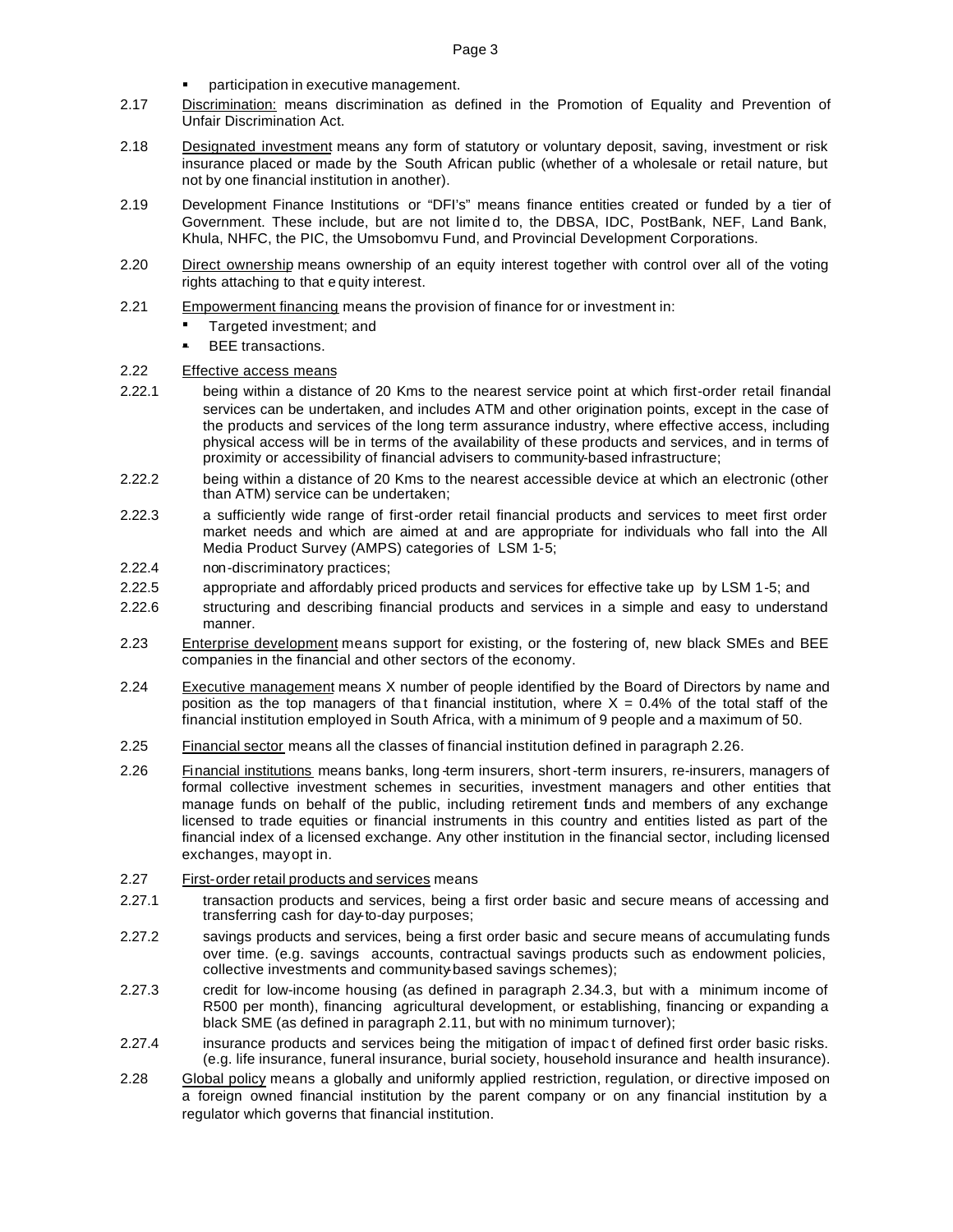2.29 Indirect ownership occurs where an institution or other investor owns equity in a company on behalf of beneficiaries and there may not be direct participation by the beneficiaries in the voting rights.

# 2.30 Management

- 2.30.1 Management is divided into senior, middle and junior levels, and
	- ß Senior management means all employees with a package (excluding bonuses) in respect of which the cost to the employer is R450,000 per annum or more, but excludes all employees who fall within the definition of executive management;
	- ß Middle management means all employees with a package (excluding bonuses) in respect of which the cost to the employer is between R250,000 and R450,000 per annum;
	- **Junior management means all employees with a package (excluding bonuses) in respect of** which the cost to the employer is between R150,000 and R250,000 per annum.
- 2.30.2 If the bonus is in excess of 50% of total remuneration then 50% of the bonus will be included as part of the package.
- 2.30.3 The salary bands will be increased in line with the consumer price index ("CPIX") on the 1<sup>st</sup> of January each year commencing on  $1<sup>st</sup>$  January 2004.
- 2.31 Procurement means all expenditure to acquire goods and or services including capital expenditure, but excluding
	- ß broker commissions;
	- ß reinsurance premiums;
	- ß commissions paid to insurance intermediaries;
	- ß property and rental purchases (although property management is specifically included);
	- expenditure classes covered elsewhere in the charter e.g. salaries and wages. (Contract staff are regarded for this purpose as own staff and are excluded);
	- procurement spending where there is a natural monopoly;
	- ß any items of procurement where the supplier is imposed in terms of a global policy for technical (but specifically not commercial) reasons;
	- inter-entity charges for services rendered by other members of the group;
	- social investment expenditure and donations; and
	- ß all V.A.T payable.
- 2.32 Regulation or regulate when used in this charter shall have a common law or economic meaning depending on the context in which it is used.
- 2.33 Sound business practice means business practice which is conducive to the establishment, maintenance and promotion of:
	- domestic and international confidence in the financial sector;
	- ß best international practice and prudential and other regulations relating to the custody and investment of the nation's savings and the acceptance of risk;
	- ß the right to underwrite in both the long and short-term insurance industries;
	- sustainable sources of finance, which take cognisance of the different resources available;
	- level playing fields and competition between the different sub-sectors of the financial sector, and hence the avoidance of arbitrage between the sub-sectors; and
	- ß BEE transactions taking place on a willing buyer and a willing seller basis.
- 2.34 Targeted Investment means debt financing of, or other form of credit extension to, or equity investment in South African projects in areas where gaps or backlogs in economic development and job creation have not been adequately addressed by financial institutions. It specifically means financing of or investment in:
- 2.34.1 transformational infrastructure projects that support economic development in underdeveloped areas and contribute towards equitable access to economic resources. Such infrastructure projects could be in the following sectors-
	- $\triangleright$  transport;
	- $\triangleright$  telecommunications:
	- $\triangleright$  water, waste water and solid waste;
	- $\triangleright$  energy:
	- $\triangleright$  social infrastructure such as health, education, and correctional services facilities; and
	- $\triangleright$  municipal infrastructure and services.
- 2.34.2 agricultural development involving integrated support for resource-poor farmers, through enabling access to and the sustainable use of resources.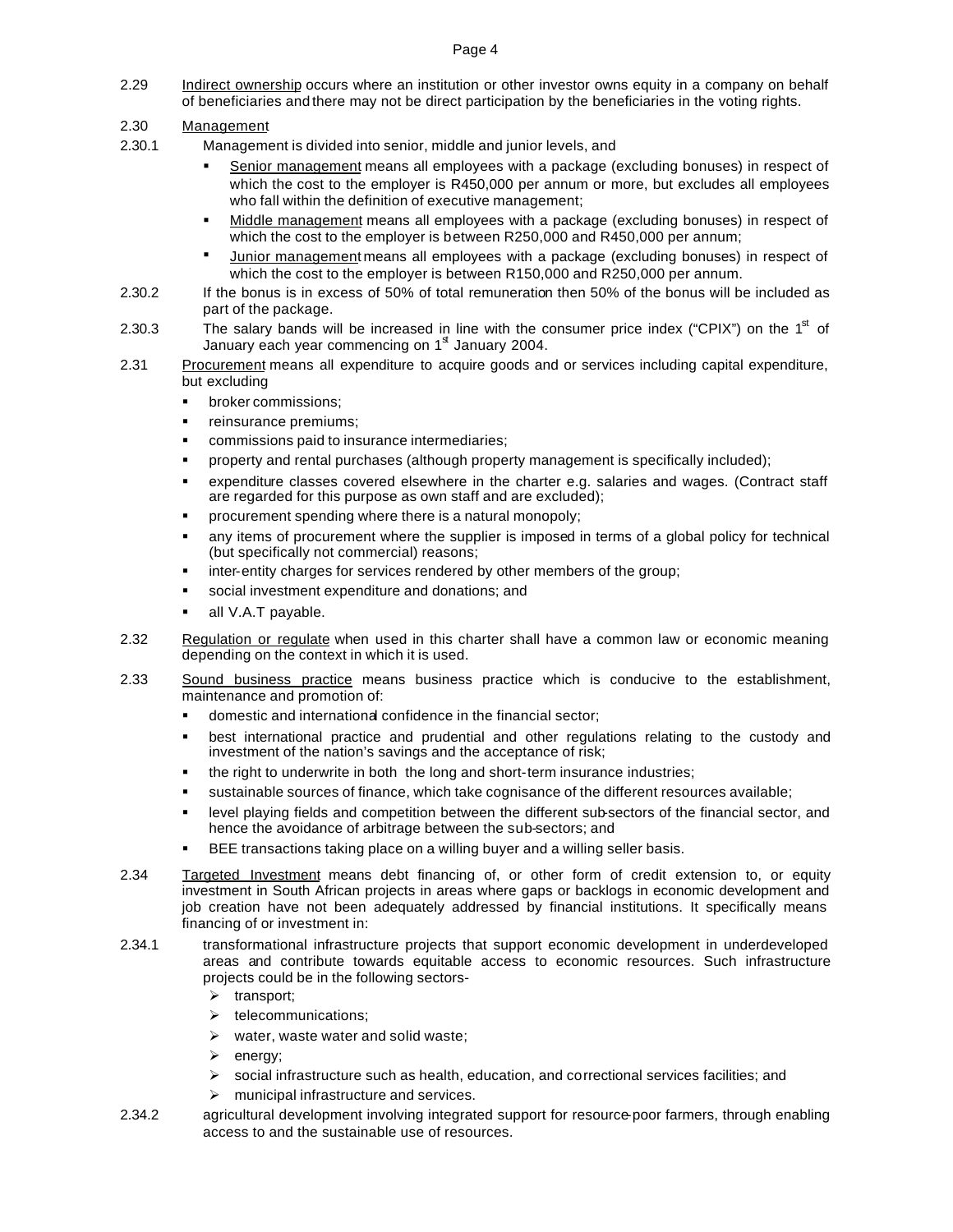- 2.34.3 low-income housing for households with a stable income in excess of R1,500 per month and less than R7,500 per month. This income band will be increased in line with the CPIX on the 1st of January each year commencing on 1 January 2004.
- 2.34.4 Black SMEs.
- 2.35 All references to a year mean 31 December of that year (e.g. 2008 means 31 December 2008).

## 3. **The challenges facing the financial sector**

- 3.1 In most economies the financial sector plays a central role in enhancing growth and development. The South African financial sector is generally recognised as world class in terms of its skilled workforce, adequate capital resources, infrastructure and technology, as well as a conducive operating, regulatory and supervisory environment. However, the financial sector is confronted by a number of challenges which include the fact that:
	- ß it is characterised by the presence of a few very large institutions. Many of the smaller and foreign institutions have exited the market in recent years;
	- ß there are low levels of black participation, especially of black women, in meaningful ownership, control, management and high-level skilled positions in the sector;
	- ß there has been an inadequate response by the sector to the increasing demand for access to financial services;
	- ß the sector has not effectively provided credit to entrepreneurs, particularly black businesses;
	- ß the national level of savings and investment is inadequate to support sustained economic growth and individual financial security;
	- ß there is insufficient investment of the savings pool under the control of the sector into targeted investments of national priority;
	- ß a large pool of funds circulates outside the formal financial system, including but not limited to funds held by stokvels, informal traders and in other forms of short-term savings;
	- ß there has been limited support for new black firms in the financial sector by Government and the private sector; and
	- they need to find meaningful ways to support the Proudly South African Campaign.
- 3.2 By addressing the abovementioned challenges, the financial sector will make a significant contribution towards economic growth, development, empowerment and reduction of inequalities and poverty in our society. The initiatives envisaged will also promote growth in the financial sector.
- 3.3 The growth and development of the financial sector is central to the successful implementation of BEE and is an overriding principle and objective of this charter. In order to enhance the financial sector's global competitiveness and to address BEE, the following imperatives must be satisfied:
	- ß the long term financial stability and soundness of the sector and its capacity to finance economic growth and to facilitate domestic and international commerce must be maintained;
	- ß the sector's ability to provide appropriate and effective access to financial services for a greater segment of the population must be substantially enhanced;
	- a savings culture must be developed in South African society;
	- ß the pool of intellectual capital in the sector must be improved by focusing on attracting new entrants and continually investing in the skills development and training of existing and new black professionals and managers;
	- ß the development of black strategic and operational leadership must be fostered within the sector;
	- ß diverse organisational cultures must be promoted to cater for a wide range of customers and to reflect the principles of inclusivity;
	- ß the financial sector must promote triple bottom line accountability, including principles of good corporate governance;
	- ß the representation of black women and black people living with disabilities in the sector as employees, managers, suppliers and owners of equity must be increased;
	- ß champions who understand and are committed to transformation are required at the highest level within each organisation ;
	- ß the number and quality of black firms providing services and products to the financial services industry must be increased and competition amongst domestic firms improved;
	- ß entrepreneurial development must be promoted and enhanced by supporting black entrepreneurs;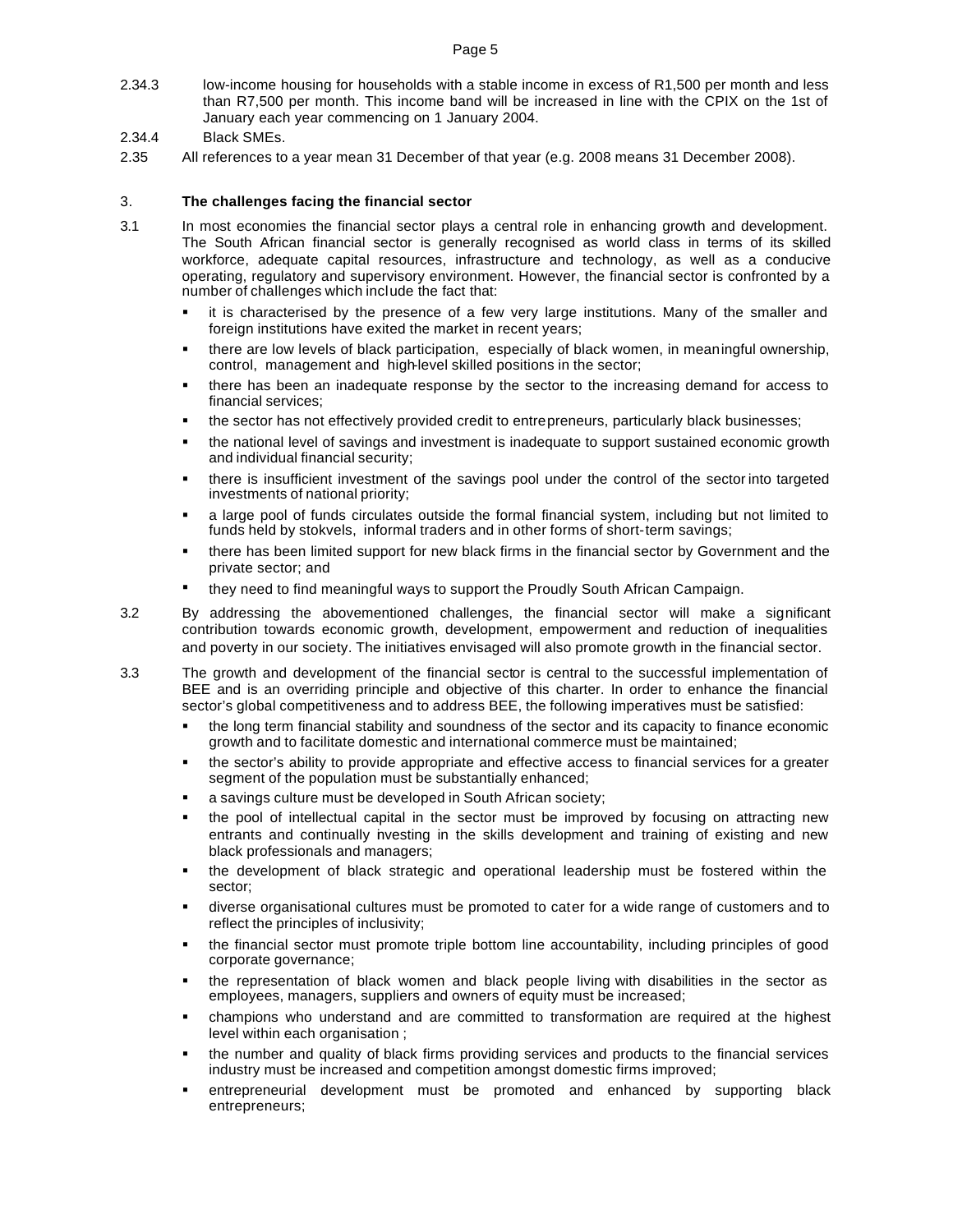- ß the financial sector, which controls significant pools of savings, must be cognisant of the impact it has on directing savings towards targeted investments of national priority; and
- ß the regulatory environment and architecture of the sector must promote the empowerment objectives of this charter, lower the barriers to entry and facilitate competition.

## 4. **Application of the financial sector charter**

- 4.1 This charter applies to the South African operations of the financial sector.
- 4.2 The targets in this charter will be applied from 1 January 2004 (the "effective date") until 31 December 2014.
- 4.3 In 2009 (based on the reports for the year ended 31 December 2008), the Charter Council will undertake a comprehensive mid-term review and make decisions regarding the implementation of the charter in its second term. The ownership provisions will be reviewed in 2011 to address identified shortcomings. The ownership provisions will be reviewed by the Charter Council in 2011 to decide what further steps (if any) to address identified shortcomings should be taken at individual financial institution, sub sector, sector or national levels.
- 4.4 The parties to this charter agree that the principles contained in the charter will be relevant beyond 2015. In 2015 (based on the reports for the year ended 31 December 2014) the Charter Council will undertake a second comprehensive review of progress in terms of the charter, and draw conclusions as to the impact of the charter on the sector and the economy, and make decisions as to what further steps (if any) to address identified shortcomings should be taken at individual financial institution, sub sector, sector or national levels.
- 4.5 All the provisions of the charter are to be achieved in a manner consistent with sound business practice.
- 4.6 Certain of the provisions of the charter will not apply in the same manner to all financial institutions. The following qualifications are provided for:

## 4.6.1 *Exemption from the Human Resource Development provisions*

If the financial institution has less than 50 staff members, it will be exempt from the provisions of paragraphs 5, 11.3 and 11.4 of the charter unless it opts to be so bound. But it will nevertheless remain bound by all labour legislation (and specifically the provisions of the Employment Equity, Labour Relations and Skills Development Acts).

## 4.6.2 *Exemption from the Empowerment Financing provisions*

If the financial institution has less than R10 m of designated investments it will be exempt from the provisions of paragraph 9 of the charter unless it opts to be so bound.

## 4.6.3 *Exemption from all the provisions*

If the financial institution has less than 50 staff members and less than R10 m of designated investments, it will be exempt from all the provisions of the charter unless it opts to be so bound.

# 4.6.4 *Qualifications if there is a global policy to which the financial institution is subject*

- If, in terms of a global policy to which a financial institution is subject, –
- any board members, executive or senior managers are imposed on the local operation, those personnel will not be taken into account for the purposes of calculating ratios in terms of paragraphs 5 or 11 of the charter;
- it is precluded from accommodating local ownership participation, it will be exempt from the ownership provisions of paragraph 10 of the charter.

## 4.6.5 *Exemption from the Access provisions*

- ß If the financial institution is a wholesaler, in the sense that it is not a provider of first-order financial products and services, it will be exempt from the provisions of paragraph 8 of the charter unless it opts to be so bound.
- ß If the financial institution is a retailer of first-order financial products and services but, on grounds presented to and accepted by the Charter Council, it would be inconsistent with its business model for it to extend those products or services to low -income communities, it will only be responsible for the consumer education component of access (paragraph 8.4), and the points will be adjusted accordingly.

## 4.6.6 *Qualifications in respect of retirement funds*

If a retirement fund has less than 50 staff members, it will be exempt from all the provisions of the charter other than paragraphs 9 and 12.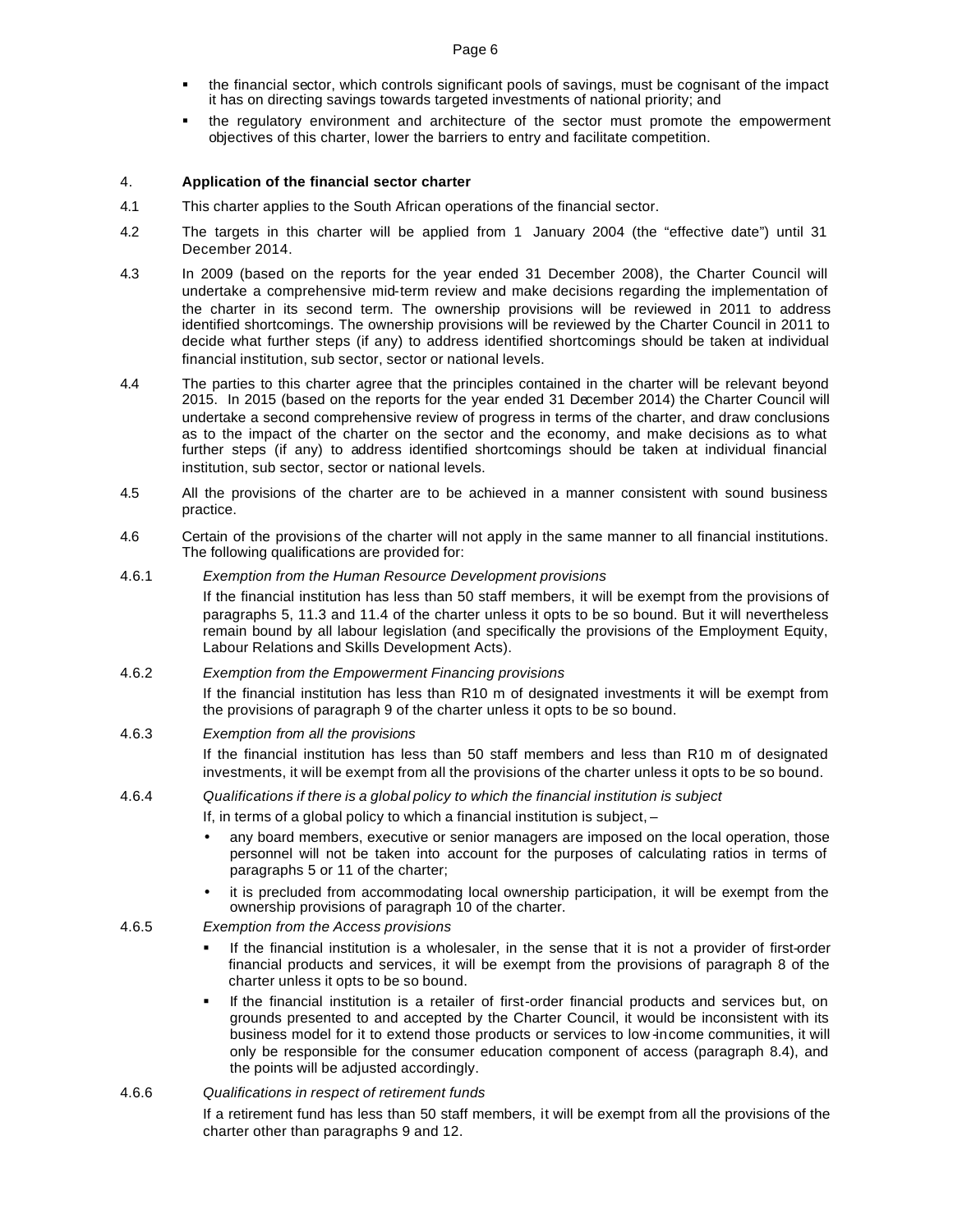If a retirement fund has more than 50 staff members, it will be exempt from all the provisions of the charter other than paragraphs 5, 11.3 and 11.4, and paragraphs 9 a nd 12.

- 4.7 All financial institutions claiming exemptions in terms of this paragraph must submit a return to the Charter Council providing motivation and evidence supporting the exemption.
- 4.8 The participation of DFIs in certain aspects of the charter is required in order to give full effect to the intent of the charter.
- 4.9 If a financial institution is a member of a group, it will be measured and reported on as part of the South African group unless –
	- ß the financial institution is a listed company; or
	- ß the financial institution opts in.
- 4.10 Notwithstanding the provisions of paragraph 4.9 above, the boards of directors of all financial institutions will ensure that transformation plans are rolled out through all the divisions and subsidiaries of the group, and that measurement mechanisms are put in place, responsibility given and performance evaluated at all levels and in all areas.
- 4.11 The parties to this charter agree that the public and private sectors, when sourcing products and services from the financial sector, should apply the charter and its scorecard. Accordingly -
- 4.11.1 the financial institutions specifically agree that, when competing for business, they will use their charter rating to explain their BEE contribution;
- 4.11.2 in adjudicating tenders for the provision of financial services, all tiers of Government will base their adjudication of BEE contribution on the charter rating which has been accorded in terms of this charter; and
- 4.11.3 the parties to this charter agree that the private sector should base its evaluation of the BEE contribution of members of the financial sector on the charter rating which has been accorded in terms of this charter.

#### 5. **Human resource development**

- 5.1 Disparities in the South African workplace resulting from past discriminatory practices and laws are not only unjust, but also have direct negative implications for economic efficiency, competitiveness and productivity. It is therefore in the country's long-term national interests that a broad-based and diverse pool of skills is developed for the sector to unleash the potential of all South Africans.
- 5.2 Consequently, each financial institution undertakes to:
- 5.2.1 promote a non-racial, non-sexist environment and to enhance cultural diversity and gender sensitivity within the sector;
- 5.2.2 invest in human resource development across the full spectrum of skills, with special emphasis on increasing the participation of black people in skilled, strategic and operational leadership in the sector;
- 5.2.3 invest in and equip current and future leadership incumbents in the sector with the appropriate knowledge and capacity to enable them to play a central role in driving the transformation programme.
- 5.3 In addition to the obligations of the financial sector in terms of Employment Equity and Skills Development legislation, and -
- 5.3.1 based on an estimated ratio of 10% for 2002, each financial institution will have a minimum target of 20% to 25% black people at senior management level by 2008;
- 5.3.2 based on an estimated ratio of 1.6% for 2002, each financial institution will have a target of a minimum of 4% black women at senior management level by 2008;
- 5.3.3 based on an estimated ratio of 17%% for 2002, each financial institution will have a target of a minimum of 30% black people at middle management level by 2008;
- 5.3.4 based on an estimated ratio of 5% for 2002, each financial institution will have a target of a minimum of 10% black women at middle management level by 2008;
- 5.3.5 based on an estimated ratio of 28% for 2002, each financial institution will have a minimum target of 40% to 50% black people at junior man agement level by 2008;
- 5.3.6 based on an estimated ratio of 12% for 2002, each financial institution will have a target of a minimum of 15% black women at junior management level by 2008.
- 5.4 In recognition of the low starting points and targets, and the need for higher levels of black women representation at all three levels and at executive level, a 2014 target of 33% of the relevant total black representation target has been set for black women representation at all four levels. The financial sector commits, before 2008 and through a mechanism established by the Charter Council,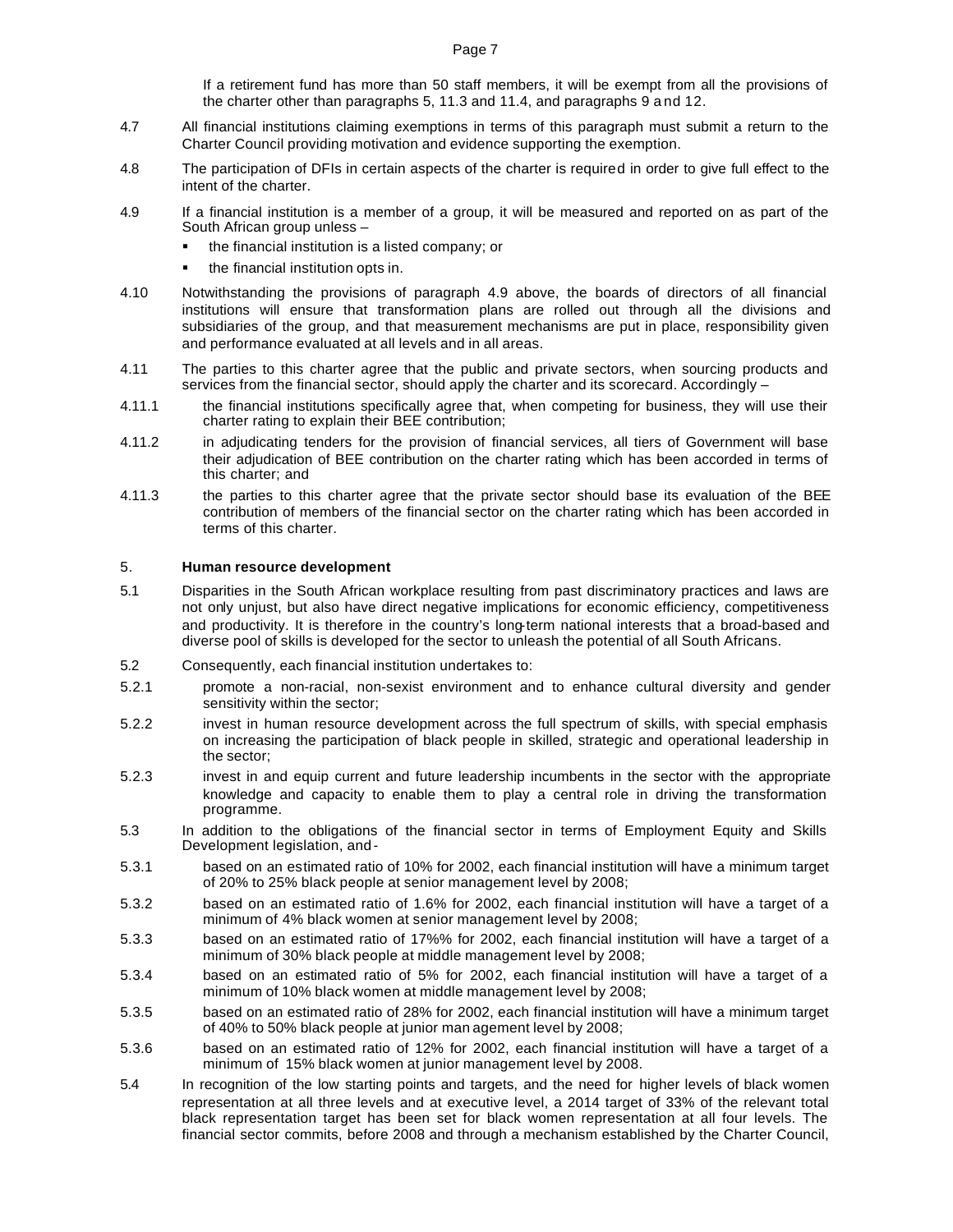to establish the other 2014 targets for all management levels and at executive level (dealt with in paragraphs 11.3 and 11.4).

- 5.5 Over and above any skills levies payable by a financial ins titution, each financial institution will, from the effective date of the charter to 2008, spend 1.5% of total basic payroll per annum on training of black employees.
- 5.6 This skills development initiative shall be directed at skills programmes that promote black skills in the sector in line with a skills audit for each sub-sector. These skills audits may be undertaken by the financial institution, the sub -sectors or by the respective SETAs and the programmes shall be formalised and commenced by 1 July 2005.
- 5.7 The financial sector undertakes to implement a Learnership Programme in terms of which, over one learning cycle of three intakes, each financial institution will employ up to 4.5% of its total staff in the form of black matriculants, or the NQF Level Four equivalent, in registered learnerships. Direct spending in excess of that recovered from the SETAs or Government will form part of the skills development targets in 5.5. The sector commits to review its matriculant learnership programme after the first cycle in consultation with the department of labour, with a view to implementing a second cycle. This commitment is subject to satisfactory resolution of the principles and funding of matriculant learnerships with Government and the relevant SETAs.
- 5.8 Each financial institution undertakes to develop and report on the following programmes:
- 5.8.1 career pathing through the provision of the necessary support to black people at all levels to facilitate progress in their agreed careers;
- 5.8.2 the implementation of appropriate mentorship programmes within companies in the sector to assist in the rapid development of black professionals;
- 5.8.3 targeted recruitment to expand the base of potential recruits;
- 5.8.4 cultural diversity and gender sensitivity programmes at various levels of management in the financial institution, with the intention of promoting a vibrant, enabling and diverse institutional culture; and
- 5.8.5 where possible, in conjunction with institutions of higher learning, introduce training programmes in line with the NQF requirements and establish undergraduate and post graduate diplomas and degrees in financial services.

## 6. **Procurement Policies**

- 6.1 Financial institutions will implement a targeted procurement strategy to enhance BEE. Provided there are charters in the information and communications technology ("ICT"), the advertising and the automotive and building sectors, and that international suppliers are subject to those charters, the target will be 50% of the value of all procurement from BEE accredited companies by 2008 and 70% by 2014.
- 6.2 A minimum of two thirds of that expenditure must be spent with BEE accredited companies as the primary vendor. The residual one third may be channelled to BEE accredited companies via a primary vendor, which is not a BEE accredited company, with only the BEE portion of the expenditure counting towards the target. Where a supplier is a BEE accredited company, which also sources from other BEE accredited companies, only the expenditure at the first tier will count towards the target.
- 6.3 Financial institutions will:
- 6.3.1 provide support to black SMEs to enable them to benefit from targeted procurement programmes. Such support will include programmes designed to assist black SMEs in tendering for financial sector business, setting aside areas of procurement reserved or preferred for black SMEs only;
- 6.3.2 promote early payment for services provided by SME's;
- 6.3.3 encourage existing suppliers to address BEE and become BEE accredited ;
- 6.3.4 report on all spend as per the categories that fall within the definition of BEE accredited; an d
- 6.3.5 explore meaningful ways of supporting the Proudly South African Campaign.
- 6.4 The Charter Council will review the 2008 and 2014 targets in 2005, to assess the status of charters in other sectors, and to assess the impact of 6.1 on procurement of services from black-owned SME'S. The Charter Council will specifically review the targets for claims procurement in the shortterm insurance sub-sector in 2005.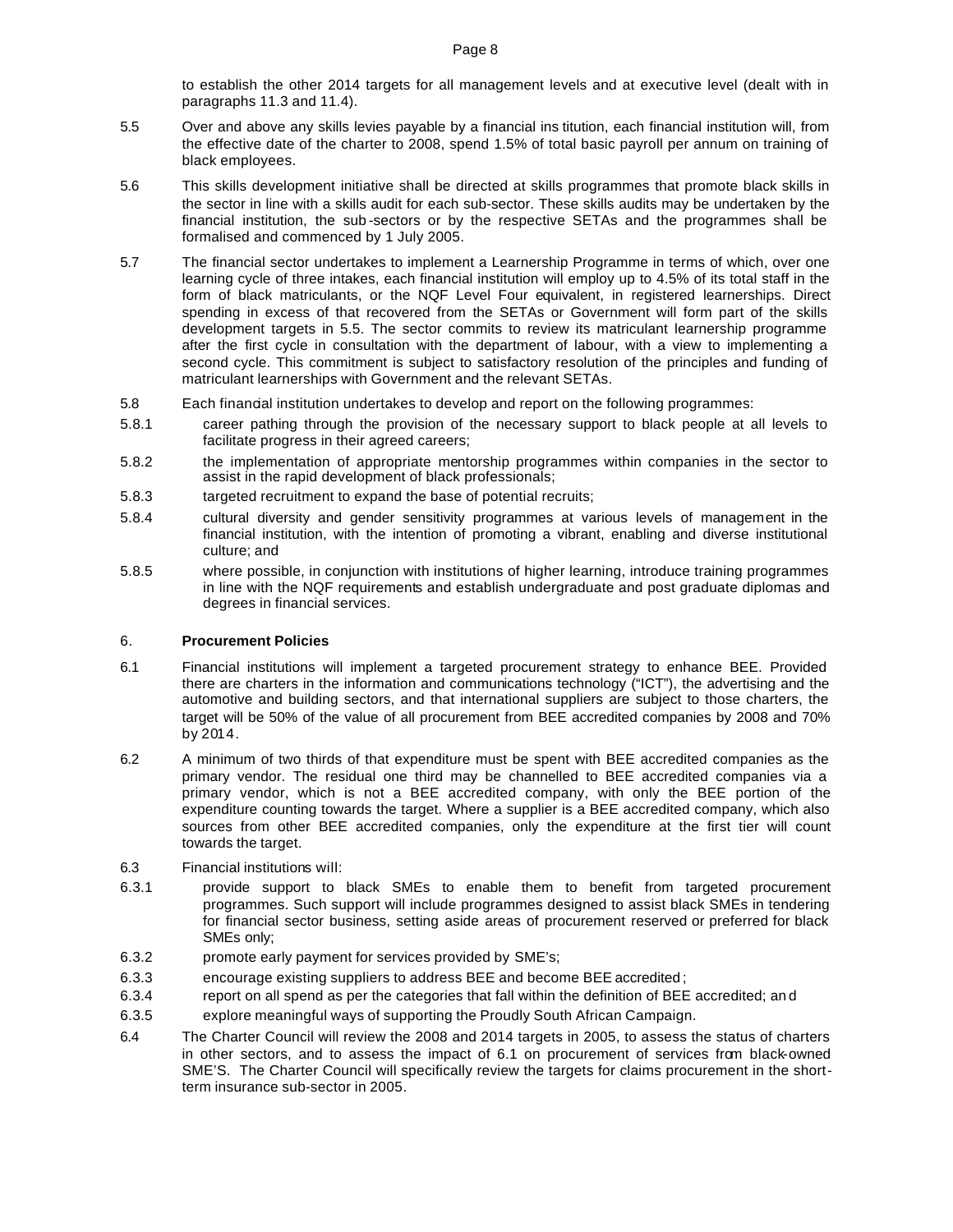## 7. **Enterprise development**

- 7.1 The financial sector commits itself to fostering new, and developing existing BEE accredited companies through the following initiatives:
- 7.1.1 improving the levels of assistance provided to BEE accredited companies in the financial sector and other sectors of the economy through skills transfer, secondment of staff, infrastructure support, and giving technical and administrative support and assistance. Measurable financial support given in this connection will be scored under procurement;
- 7.1.2 supporting the establishment and growth of BEE accredited companies as broking agencies and/or enterprises in the financial sector through which the sector sells its products and services. Measurable financial support given in this connection will be scored under procurement; and
- 7.1.3 joint ventures with, debt financing of, and equity investments in BEE companies, in the financial sector and other sectors of the economy. Measurable financial support given in this connection for a Black SME may be scored under Targeted Investments, or, for a BEE company, it may be scored under BEE transactions financing, measured on the basis of Rand spend.
- 7.2 The financial sector will ensure that where appropriate, it refers business opportunities to, and procures financial services from, black owned financial institutions.
- 7.3 The financial sector's support for the development of second and third tier financial institutions may take, but shall not be limited to taking, the form of measures set out in paragraphs 7.1.1 and 7.2

## 8. **Access to financial services**

- 8.1 The financial sector acknowledges that access to first-order retail financial services is fundamental to BEE and to the development of the economy as a whole.
- 8.2 In terms of the Declaration of the Financial Sector Summit on 20<sup>th</sup> August 2002, it was agreed that strategies would be put in place to ensure that the financial sector is more efficient in the delivery of financial services, which enhance the accumulation of savings and direct them to development initiatives. Insofar as it relates to access to financial services, specific actions were agreed in relation to:
	- ensuring the provision of firstorder retail financial services including:
		- $\triangleright$  sustainable and affordable banking services;
		- $\triangleright$  contractual savings schemes; and
		- credit for small and micro enterprise and poor households.
		- the development of sustainable institutions to serve poor communities;
	- ß the regulation of Credit Bureaux;
	- discrimination:
	- ß HIV/AIDS; and
	- supporting higher levels of savings and investment overall.
- 8.3 In respect of this charter, the financial sector commits itself to substantially increase effective access to first-order retail financial services to a greater segment of the population, within LSM 1-5. The financial sector specifically undertakes:
- 8.3.1 by 2008 to make available appropriate first-order retail financial services, affordably priced and through appropriate and accessible physical and electronic infrastructure such that:
	- ß 80% of LSM 1-5 have effective access to transaction products and services (defined in paragraph 2.27.1);
	- ß 80% of LSM 1-5 have effective access to bank savings products and services (defined in paragraph 2.27.2);
	- ß a percentage (to be settled with the life assurance industry) of LSM 1-5 households have effective access to life assurance industry products and services (defined in paragraphs 2.27.2 and 2.27.4);
	- ß 1% of LSM 1-5 plus 250,000 have effective access to formal collective investment savings products and services (defined in paragraph 2.27.2); and
	- ß 6% of LSM 1-5 have effective access to short term risk insurance products and services (defined in paragraph 2.27.4).
- 8.3.2 in accordance with the arrangements concluded with Government and the DFIs in terms of paragraph 9.1.3, to originate the low-income housing loans, agricultural development loans, and loans to black SMEs, necessary to achieve the desired breakdown of targeted investment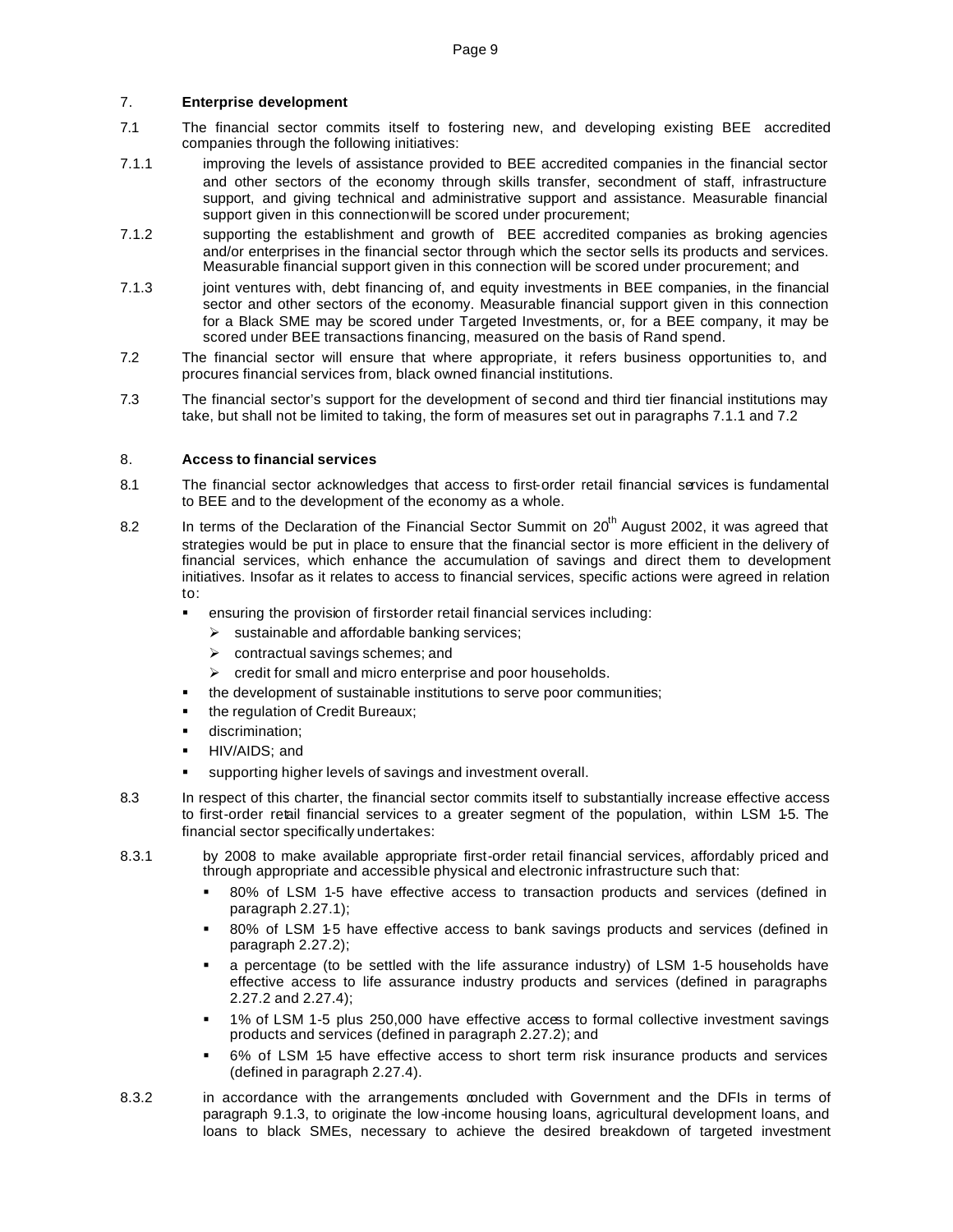established in terms of paragraph 9.1.3. For the purposes of determining the value of loans originated in terms of this paragraph, any loan which falls within the definition of a firstorder retail financial service or product as set out in paragraph 2.27.3 will be taken into account.

- 8.3.3 Each sub-sector will determine, in consultation with the Charter Council how the sub -sector targets will be divided between the individual financial institutions in the sub-sector.
- 8.4 Each financial institution commits, from the effective date of the darter to 2008, to annually invest a minimum of 0.2% of post tax operating profits in consumer education. Consumer education will include programmes that are aimed at empowering consumers with knowledge to enable them to make more informed decisions about their finances and lifestyles
- 8.5 The financial sector furthermore commits to:
	- the elimination of discrimination in the provision of financial services;
	- ß supporting the establishment of third tier community based financial organisations or alternative financial institutions.
- 8.6 By 2005, the financial sector, together with Government, undertakes to establish standards to monitor access and to design a mechanism for the ongoing evaluation and review of the impact of its initiatives on access.

#### 9. **Empowerment financing**

#### 9.1 Resourcing

- 9.1.1 All the parties to the charter commit themselves to working in partnership with Government and its DFIs to mobilise resources for empowerment financing.
- 9.1.2 Based on preliminary calculations, it is estimated that the aggregate amount of new empow erment financing from the financial sector could exceed R75bn. All parties agree to working together to meet the objective of increasing the total amount of empowerment financing.
- 9.1.3 As part of the process, the parties will, by no later than 30 June 2004, establish:
- 9.1.3.1 the total amount of empowerment financing:
- 9.1.3.2 the desired breakdown between BEE transaction financing and the four components of targeted investment;
- 9.1.3.3 appropriate risk mitigating measures and risk sharing arrangements between Government and its DFIs on the one hand and the private sector on the other;
- 9.1.3.4 the period over which the empowerment financing will be done;
- 9.1.3.5 the institutional framework and financing models for the mobilisation of the various resources; and
- 9.1.3.6 the extent to which and how past empowerment financing transactions will be taken into account in terms of paragraph 9.1.6.
- 9.1.4 Investment in transformational infrastructure will, in part, depend on the establishment of a mechanism to identify and analyse potential projects (including appropriate skills and post funding care).
- 9.1.5 The total amounts to be invested in BEE transaction financing and targeted investments in terms of 9.1.3.2 will be calculated as percentages of the total designated investments in the financial sector as at 31 December 2003, and currently estimated to be of the order of R2,000 bn. Those percentages of designated investments in each affected financial institution will constitute the targets for BEE transaction financing and targeted investment respectively.
- 9.1.6 Without reducing the total amount for new empowerment financing by the sector, the targets of individual affected institutions might be adjusted to take account of empowerment financing which they have on their books on the effective date of the charter.
- 9.1.7 Different affected institutions within the sector may choose to participate to a greater or lesser extent in each of the components of targeted investment, depending on where they are relatively better positioned to do so.
- 9.1.8 For the purposes of calculating the targeted investment made by an affected institution:
	- ß investments and financing made by the affected institution, and held on its own balance sheet, or any securitised financing or investments in or financing to institutions which themselves hold targeted investments or financing, will be taken into account; and
	- ß any financing and investment which falls within the definition of a first-order retail financial service or product as set out in paragraph 2.27.3 will be taken into account.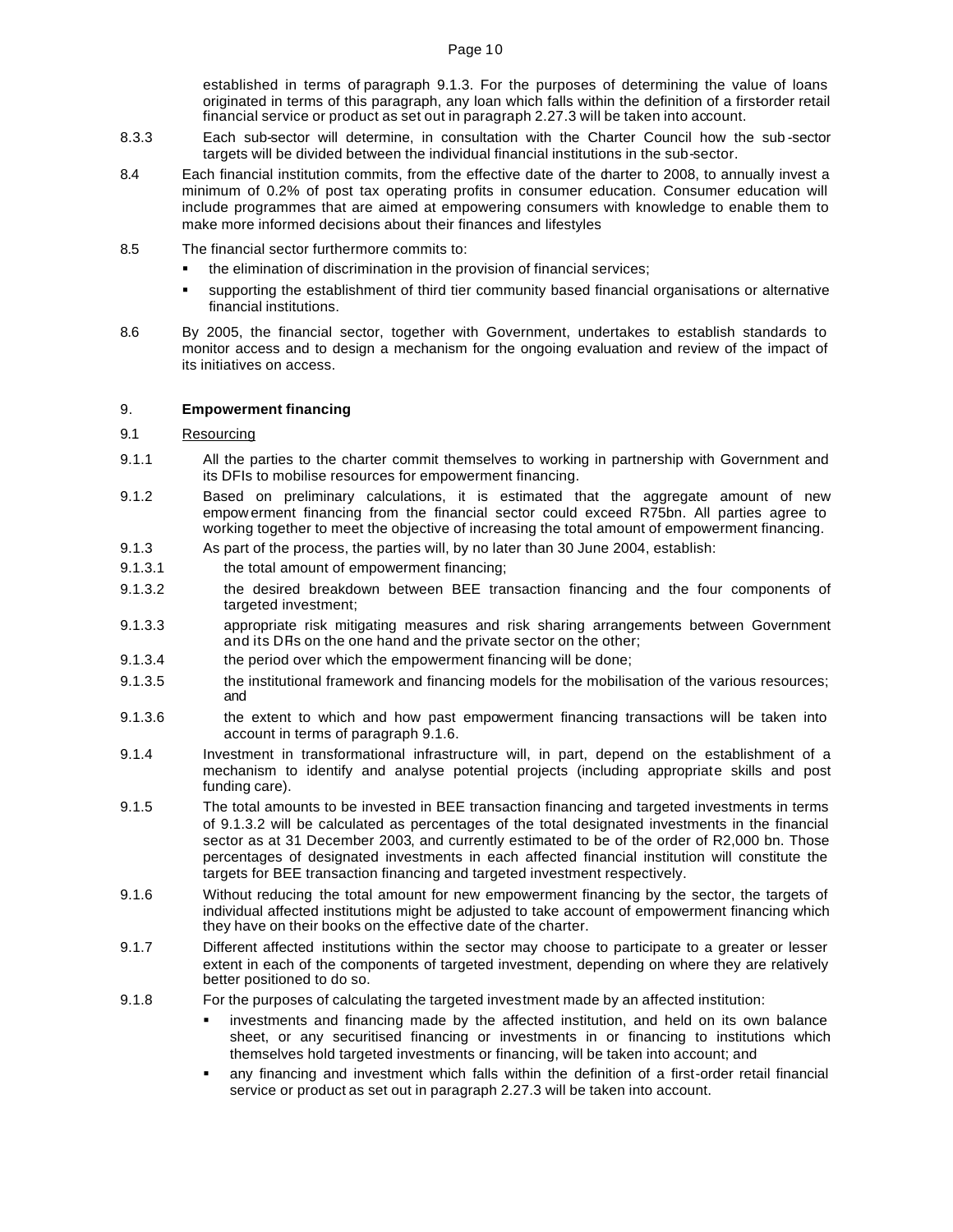- 9.1.9 Each affected institution shall annually report its investment into each of the four targeted investment areas so that the aggregate can be monitored and actions taken to ensure that the desired results are achieved.
- 9.1.10 The Charter Council will review the financial sector's impact on the four classes of targeted investments at the end of the period determined in terms of paragraph 9.1.3.4.
- 9.1.11 Pension fund trustees, fund managers and consultants play a critical role in influencing the flow of funds. Initiatives will therefore be developed to enhance their understanding of investments in general and specifically their participation in targeted investments and BEE transaction financing and to make a material contribution to shareholder activism as contemplated in paragraph 12.

## 9.2 Principles of BEE transactions

- 9.2.1 BEE ownership initiatives should be aimed at promoting the productive and sustainable participation of black companies and black people in each sector of the economy;
- 9.2.2 Ownership will be particularly encouraged if it adds value to the companies involve d and includes meaningful participation in management and control;
- 9.2.3 The funding structures should facilitate the transfer of full economic interest to the BEE partner and longer-term shareholder-type relationships, as opposed to short-term portfolio investments (especially where the transaction has been facilitated);
- 9.2.4 If the acquisition of equity by the BEE company is facilitated in terms of the provisions of this charter or Government assistance, the retention of the shareholding as a BEE share should be promoted to the greatest extent possible;
- 9.2.5 Initiatives aimed at achieving broad -based empowerment will be promoted. This would include employee ownership, community and collective ownership; and
- 9.2.6 Joint ventures or partnership arrangements should be meaningfully structured with equitable portions of the responsibility and benefit to each party.

#### 10. **Ownership in the financial sector**

- 10.1 Each financial institution will have a target of a minimum of 25% black ownership, measured at holding company level, by 2010.
- 10.2 A minimum of 10% of the target set in terms of paragraph 10.1 must be satisfied by way of direct ownership by black people, provided further that the financial institution complies with the provisions of paragraph 11.1 concerning the appointment of black directors.

Should the balance or any part of the balance of 15% be achieved by way of direct ownership a maximum of four bonus points will be awarded.

- 10.3 Direct ownership as contemplated in 10.2 should where possible meet the principles outlined in paragraph 9.2 and may include:
- 10.3.1 direct ownership in the financial institution as a result of BEE transaction financing;
- 10.3.2 broad-based ownership;
- 10.3.3 disposal of any assets, operations, businesses or subsidiaries by the financial institution as a going concern to black people;
- 10.3.4 direct shareholding or ownership with control, commensurate with the level of ownership concerned, at subsidiary or divisional level; or
- 10.3.5 joint venture or partnership arrangements.
- 10.4 Any transaction which involves BEE parties acquiring equity on a conditional, deferred basis, with no issue of equity carrying upfront economic interest, shall, for the avoidance of doubt, not fall to be counted as direct ownership for the purposes of paragraph 10.3 until such time as the equity is actually transferred.
- 10.5 A maximum of 15% of the target set in terms of paragraph 10.1 may be satisfied by way of indirect ownership by black people at group or subsidiary level. Financial institutions may only score indirect ownership points if they have reached a level of 10% direct ownership, and if they have taken active measures to meet the responsibilities outlined in section 12 of this charter. Indirect ownership will be measured on a basis to be agreed and approved by the Charter Council.
- 10.6 For the purposes of this charter, black ownership will be calculated as the agreed standard valuation of the black interests referred to in paragraph 10.3 expressed as a percentage of the agreed standard valuation of the South African operations of the financial institution on the date of the transaction. Where a BEE transaction results in black people acquiring 100% of an asset, operation, business or subsidiary from a financial institution the agreed standard valuation of that asset shall be deemed to be the transaction consideration applicable to the BEE transaction concerned, and the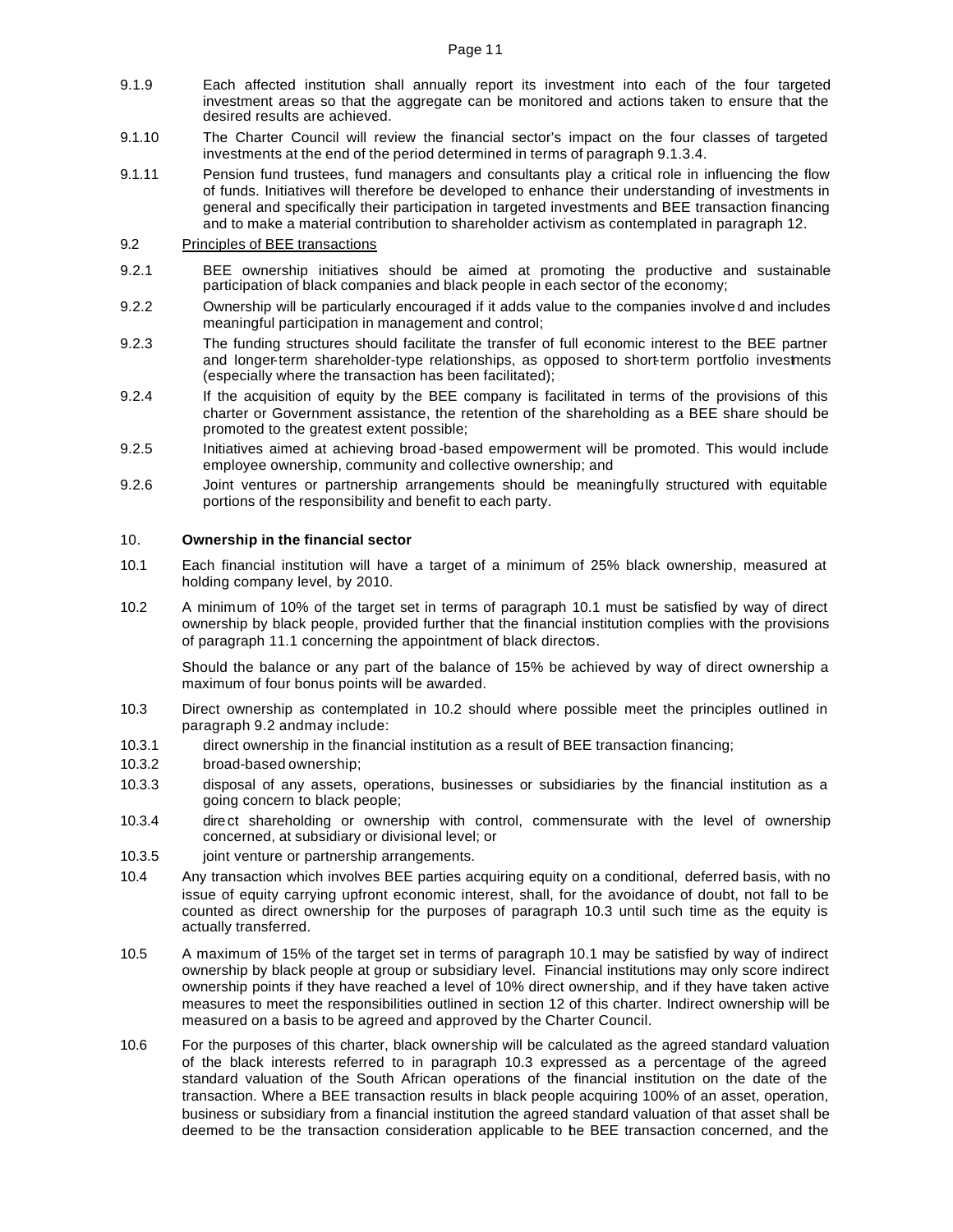aforementioned percentage shall be calculated based on the agreed standard valuation (as defined) of the South African operations on the date of the transaction.

- 10.7 Only historical direct ownership transactions, which remain wholly or partially current on the effective date, can be included in the calculations of direct ownership. After the effective date, all direct ownership transactions can be included in the calculation of direct ownership, even if they unwind, provided they meet the principles of BEE transactions as provided in paragraph 9.2.
- 10.8 Any direct ownership transaction, which unwinds, must be referred to the Charter Council for analysis as to whether, when it was originally concluded, the transaction genuinely complied with the intent of paragraph 9.2. If the Charter Council decides that it was not, it may not be taken into account in calculating direct ownership.
- 10.9 If a financial institution is at least 25% owned by another financial institution, it may, in the calculation of direct black ownership, take into account a portion of the direct black ownership in that other company based on the percentage shareholding of that other company in the financial institution concerned.
- 10.10 Due to their unique nature, foreign banking groups with a branch structure will have the same target as is set out in paragraph 10.1, but will be permitted to address that target either -
- 10.10.1 by transactions contemplated in paragraphs 10.2 and 10.3 of this charter; or
- 10.10.2 by financing identified BEE transactions in addition to the investment contemplated in paragraph 9.1.5. Points and bonus points for such financing will be scored in the same way as if the financing (calculated as a percentage of the agreed standard valuation of the South African operations of the foreign banking group) equated the same percentage of direct ownership in terms of paragraph 10.2. At least 25% of this financing must be committed to BEE transactions in the financial sector.
- 10.10.3 Not more than 18 points may be earned in aggregate in terms of 10.10.1 and 10.10.2. BEE transactions identified in terms of 10.10.2 will, for the purposes of this charter, be treated as if they were ownership transactions, and shall be governed by all the provisions of paragraph 10, and shall not be measured or treated interchangeably with BEE transactions in paragraph 9.1.5.

#### 11. **Control in the financial sector**

- 11.1 Each financial institution will have a target of 33% black people on the board of directors by 2008;
- 11.2 Each financial institution will have a target of a minimum of 11% black women on the board of directors by 2008.
- 11.3 Based on an estimated ratio of 15% for 2002, each financial institution will have a target of a minimum of 25% black people at executive level by 2008;
- 11.4 Based on an estimated ratio of 2% for 2002, each financial institution will have a target of a minimum of 4% black women at executive level by 2008.

#### 12. **Shareholder activism**

- 12.1 The financial sector recognises that shareholder activism is a critical component of continued confidence and long-term growth of the sector.
- 12.2 Financial institutions therefore undertake within the parameters of good corporate governance to:
- 12.2.1 promote increasing levels of influence of direct black owners at board level;
- 12.2.2 encourage training and awareness programmes for all shareholders regarding the impact of indirect shareholding;
- 12.2.3 encourage shareholder awareness through triple bottom line reporting, reporting on performance in terms of the charter and information about the institution and the sector; and
- 12.2.4 facilitate, where possible, black companies or individuals voting on behalf of indirect owners.
- 12.3 Fund managers and asset consultants commit, as part of their obligations in the charter, to comply with the provisions of 12.2 and to improve their knowledge and that of union trustees regarding BEE transactions and targeted investment.
- 12.4 Pension fund trustees are encouraged to play an increasingly active role in promoting the objectives of the charter on their respective boards and in the entities in which they have taken significant investments.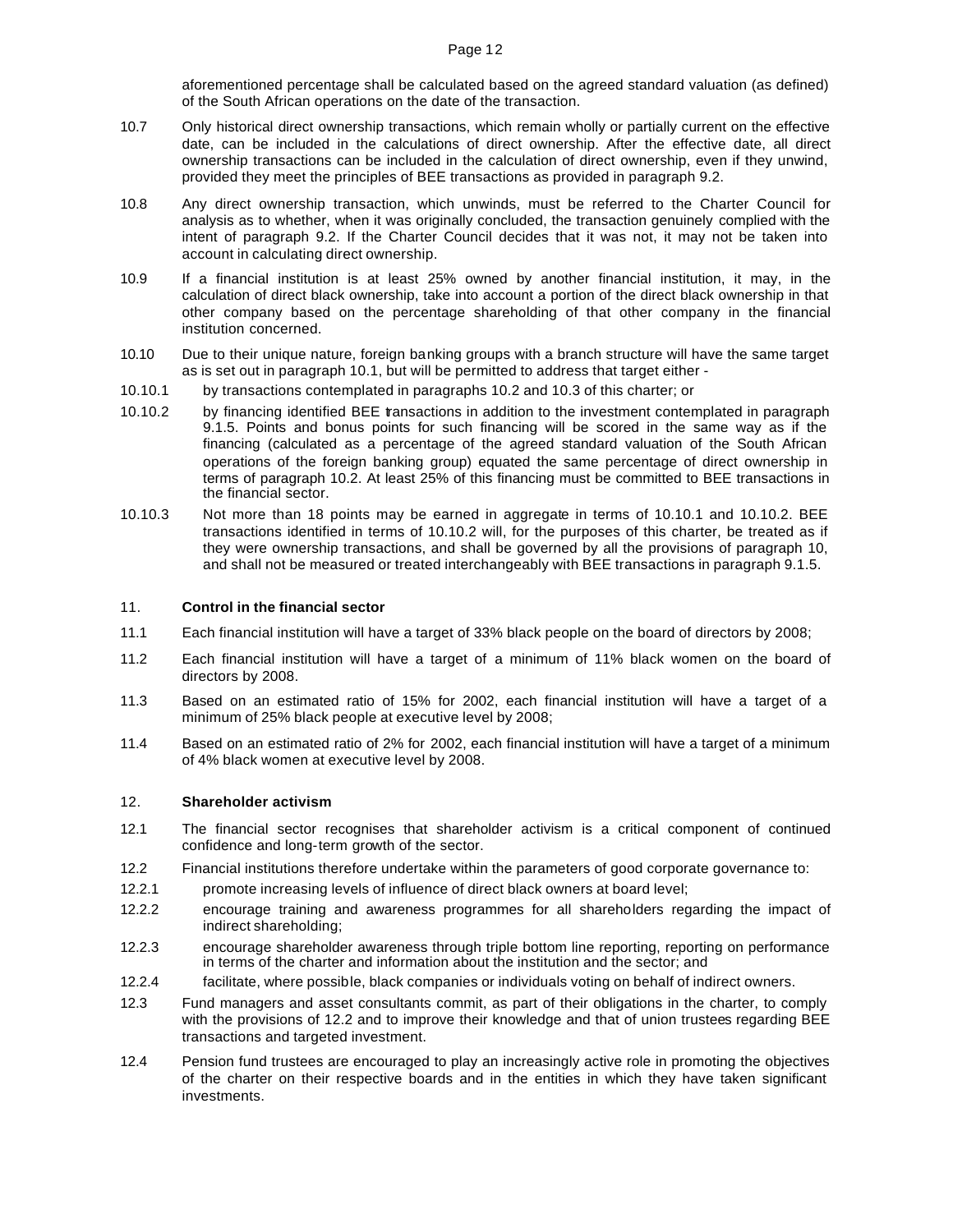# 13. **Corporate social investment**

- 13.1 Each financial institution will have a target of directing 0.5% per annum of post tax operating profits to corporate social investment (CSI) between the effective date of the charter and 2014.
- 13.2 CSI means projects aimed primarily at black groups, communities and individuals that have a strong developmental approach and contribute towards transformation.
- 13.3 CSI projects may include, but will not be limited to
	- Education: support for community education facilities; programmes at secondary and tertiary education level aimed at promoting the industry; bursaries and scholarships, which are oriented towards the hard sciences;
	- Training: community training; skills development for unemployed; adult basic education and training in communities; financial literacy programmes in communities;
	- Development Programmes for youth and other target groups;
	- Environment support of conservation projects; community clean up projects; food garden initiatives;
	- Job Creation: job creation projects external to the workplace or any commitments contained in empowerment financing;
	- ß Arts & Culture : support of development programmes; development of new talent;
	- ß Health: support of community clinics; health programmes in the community; and
	- Sport: support of developmental programmes.

#### 14. **Regulatory issues**

- 14.1 The regulatory environment and architecture of the sector must promote the empowerment objectives of this charter, ensure appropriate standards of entry, operation and disclosure and facilitate competition.
- 14.2 The parties to this charter agree that, in consultation with Government, the relevant aspects of the regulatory environment which inhibit compliance with the provisions of this charter will be identified and amended to allow for compliance. By the effective date of the charter the specific areas of regulatory review will be defined and attached as an annexure to the charter.
- 14.3 A key principle informing this charter is that of support for community reinvestment. Any legislation aimed at giving effect to community reinvestment or which requires the setting of targets for the financial sector or any part of it should be brought within the framework of this charter.
- 14.4 The charter will be published as a Transformation Charter in terms of the Broad-Based BEE legislation. The Minister of Trade and Industry will be requested to publish a Code of Practice which will give effect to the provisions of paragraph 4.11.2.

#### 15. **Implementation**

### 15.1 Charter council

- 15.1.1 Fundamental principles
	- **A Charter Council will be established as an indep endent body with a mandate to oversee the** implementation of the charter.
	- ß The Charter Council will address the issues of principle and, in particular
		- $\triangleright$  conduct the reviews and take the decisions referred to in paragraphs 4.3 and 4.4; and
		- $\triangleright$  if there is a material change in the circumstances or the environment in which the charter has to be implemented, it will consider whether the targets and implementation strategies are still appropriate, and if not how they should be varied.
	- ß There will be equality between industry association representatives and all others on the Charter Council. The Charter Council must fairly reflect the interests of all the financial institutions.
	- ß Decisions of the Charter Council will be taken on a consensual basis. If, on any issue, the Charter Council is unable to achieve consensus, there will be a dispute-breaking mechanism in the Charter Council either by some agreed mechanism within the Charter Council, or by reference to arbitration or mediation.
- 15.1.2 The Charter Council will establish an executive to attend to its routine work and specifically to:
	- **•** receive, consider and approve annual audits from each financial institution;
	- ß confirm ratings of financial institutions;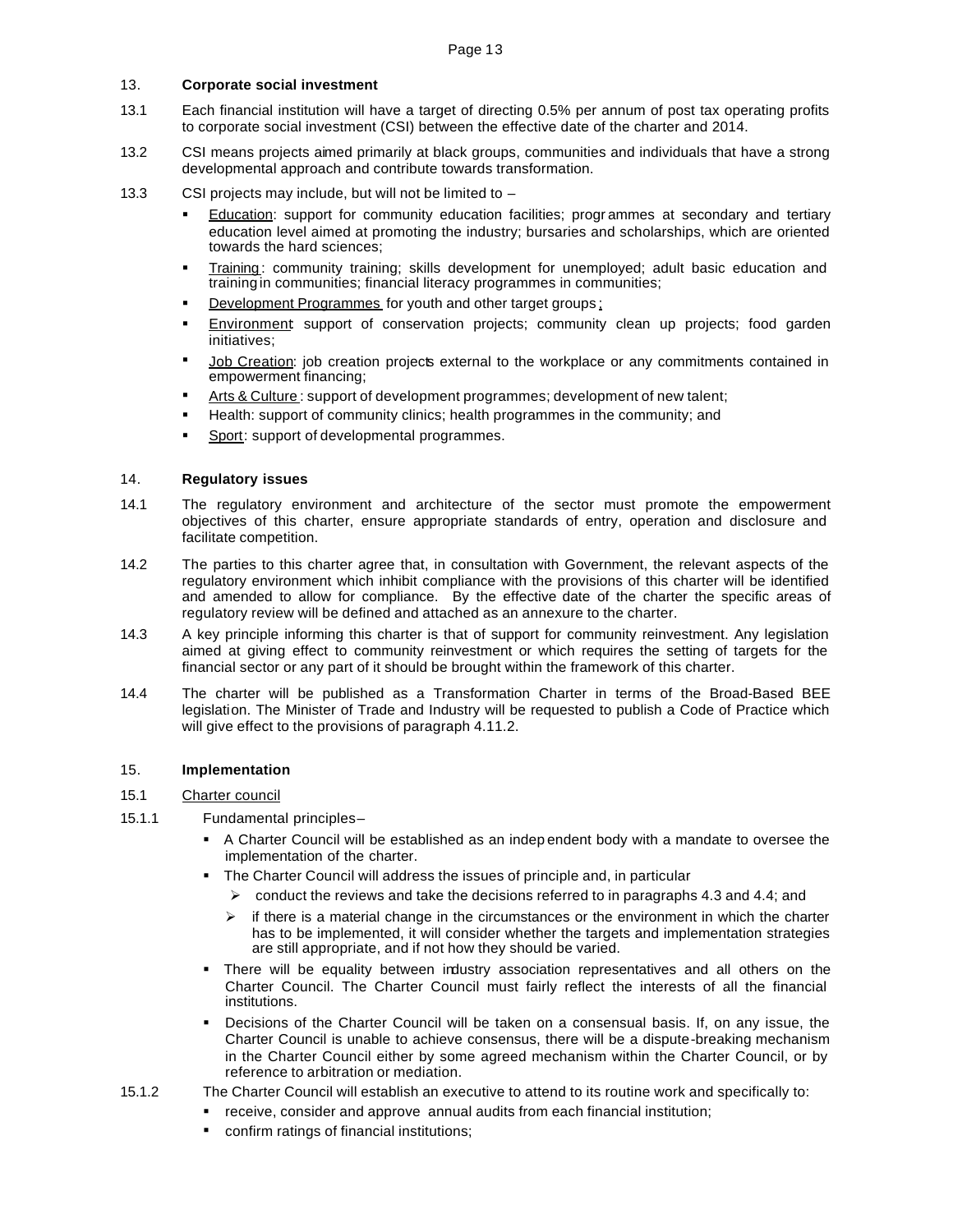- **starff** issue guidance notes on the interpretation and application of the charter;
- ß prepare an annual review which outlines progress and evaluates new areas of intervention;
- submit the annual review to the BEE Advisory Council for publication;
- ß prepare interim reports at appropriate intervals;
- **undertake the reviews identified in terms of the charter;**
- ß accredit agencies to perform audits; and
- ß engage with Government, public sector finance institutions, the BEE Advisory Council and other regulatory agencies to promote the implementation of the charter.
- 15.1.3 There will be a right to take any decision of the executive on review or appeal to the Charter Council.
- 15.1.4 The Charter Council will ensure that the executive is adequately resourced, capacitated and supported to fulfil its mandate as envisaged in the charter. A business plan will be commissioned which will, amongst other things, outline a budget for the work of the Charter Council. Financial Institutions will be required to fund the Charter Council in accordance with the budget.

## 15.2 Reporting and Review

- 15.2.1 Each financial institution will report annually to the Charter Council on its progress in implementing the provisions of this charter. If a financial institution is a member of a group, it should report as part of the group in the South African holding company unless –
	- The financial institution is a listed company; or
	- The financial institution opts in.
- 15.2.2 The first annual report will be for the year ending 31 December 2004, and must be submitted to by 31 March 2005.
- 15.2.3 Thereafter each financial institution will report as at 31 December each year thereafter, and submit the report by 31 March of the following year.
- 15.2.4 All financial institutions will publish, for general information, an annual BEE report. The BEE report will include the audited scorecard and an account of progress in discharging unquantified responsibilities as contained in paragraph 15.2.6.
- 15.2.5 Besides the general reviews outlined in 4.3 and 4.4, the following specific areas have been identified for review, and where necessary, the setting of targets:
	- If all targets for black women representation on the basis of the reports for 2006;
	- ß 5.5 on employment equity targets for 2014 and 11 at board and executive management levels;
	- 5.7 on learnerships;
	- ß 6.4 on procurement;
	- ß 8.6 on access;
	- ß 9.1.3 on targeted investment; and
	- 14 on regulations.
- 15.2.6 Progress on the following unquantified responsibilities (as set out in the charter) should be reported on annually by financial institutions and submitted together with the scorecard, to the Charter Council.
	- ß 4.10
	- ß 5.2
	- ß 5.8
	- ß 8.5
	- ß 10.5
	- 12

# 16. **The scorecard**

- 16.1 The scorecard set out in Annexure A forms an integral part of the financial sector charter and provides an objective and broad-based set of measurement indicators for purposes of measuring BEE progress in and between financial institutions, in different sub sectors and in the financial sector as a whole. It will be used by:
	- ß each financial institution as a basis for self-assessment of its BEE endeavours;
	- ß the Charter Council as a means of evaluating BEE progress in the sector;
	- ß Government in the adjudication of contracts awarded to fina ncial institutions; and